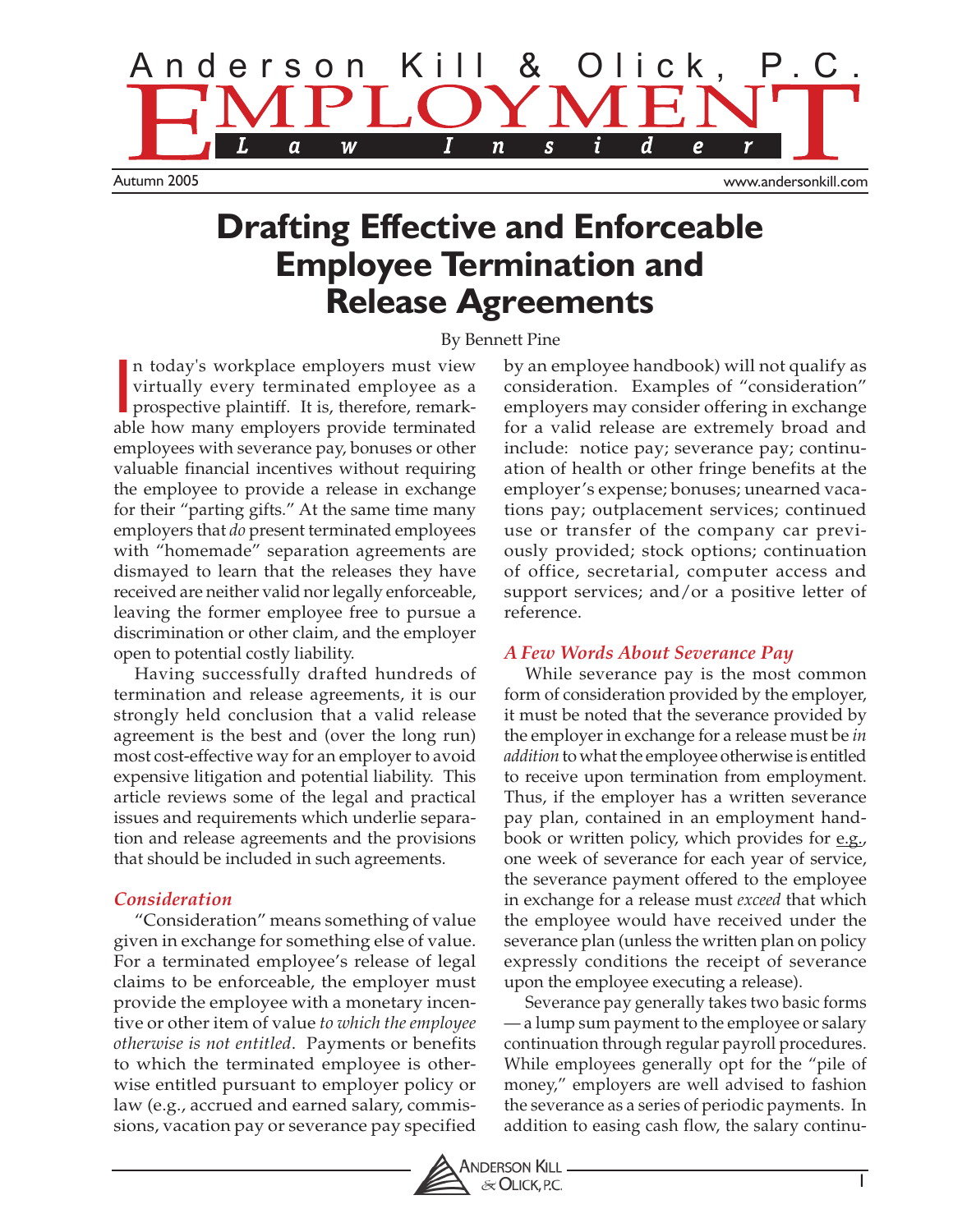ation form of severance enables the employer to maintain leverage to ensure that the employee will comply with his obligations under other provisions of the termination (e.g., preservation of confidential information, non-competition and non-disparagement of the employer). For all practical purposes, such leverage is lost upon delivery of a lump sum severance payment to the employee.

Employers may also consider having at least a portion of the severance payment (and/or continuation of medical benefits) conditional upon whether the terminee has obtained alternate employment. For example, an employer could agree to guarantee the first three months of severance pay, and offer up to an additional three months of severance pay (on a weekto-week or month-to-month basis) subject to a notice from the terminee that s/he has not obtained alternate employment. I have found this to be a useful negotiating tool often helping to bridge the gap between the severance positions of the respective parties.

# *Requirements for all Releases*

The release is the heart of the separation agreement. It states the employee's promise not to sue the employer, its agents, employees, subsidiaries, affiliates, etc. based on any claims arising out of the employment relationship or its termination. The release should detail the specific types of claims the employee is releasing to show the employee knew that s/he had certain rights and knowingly chose to waive them. The waived rights typically referred to include those arising under Title VII of the Civil Rights Act of 1964, the Age Discrimination in Employment Act, the Fair Labor Standards Act, the National Labor Relations Act, ERISA, any employer handbook, policy or collective bargaining agreement, as well as corresponding state or local laws pertaining to discrimination in employment.

It is worth noting that while an employee may release claims from "the beginning of time" through the end of the employment relationship, an employee may *not* validly waive "prospective" claims, i.e., those arising *after* the release is executed or effective.

Additionally, a release governed by California law must contain specific language addressing an employee's ability to release "unknown" claims.

### *Beware Employees Over the Age of 40: Special Requirement of OWBPA*

The Older Workers' Benefit Protection Act ("OWBPA") was passed by Congress in 1990 to amend the Age Discrimination in Employment Act of 1967 ("ADEA") and imposes special protective requirements in order to obtain "knowing and voluntary" releases of age discrimination claims. Thus, when obtaining a release from any employee over the age of 40, the following special requirements must be met:

- **Clear written contract.** The waiver must be part of a written agreement between the individual and the employer. The agreement must be written in plain English, and avoid "legalese" incomprehensible to the average person.
- **ADEA specificity.** The waiver must specifically refer to rights or claims arising under the ADEA.
- **Restricted scope.** The individual may not waive rights or claims based on incidents yet to happen, or incidents that occur after the waiver is signed.
- **Consideration**, The employee must receive some type of consideration for signing the waiver. As described above, consideration must involve some type of payment or benefit beyond what the individual already is entitled to receive.
- **Advice to seek counsel.** The employee must be advised in writing to see a lawyer before signing the agreement.
- **Pre-signing consideration period.** The employer must provide a period of time for the employee to consider the release prior to signing. In the case of an individual employee, this period must extend twenty-one days from the date of making the offer; in the case of a group or class of employees, the period must extend forty-five days from the date on which affected individuals are informed of the incentive or other termination plan.
- **Post-signing revocation period.** In addition to the time given to consider the agreement, the company also must allow an individual seven days to revoke or repudiate the agreement after signing. The agreement cannot become effective before the end of seven days.
- **Special provisions for group programs.** In the case of exit incentive or other termination

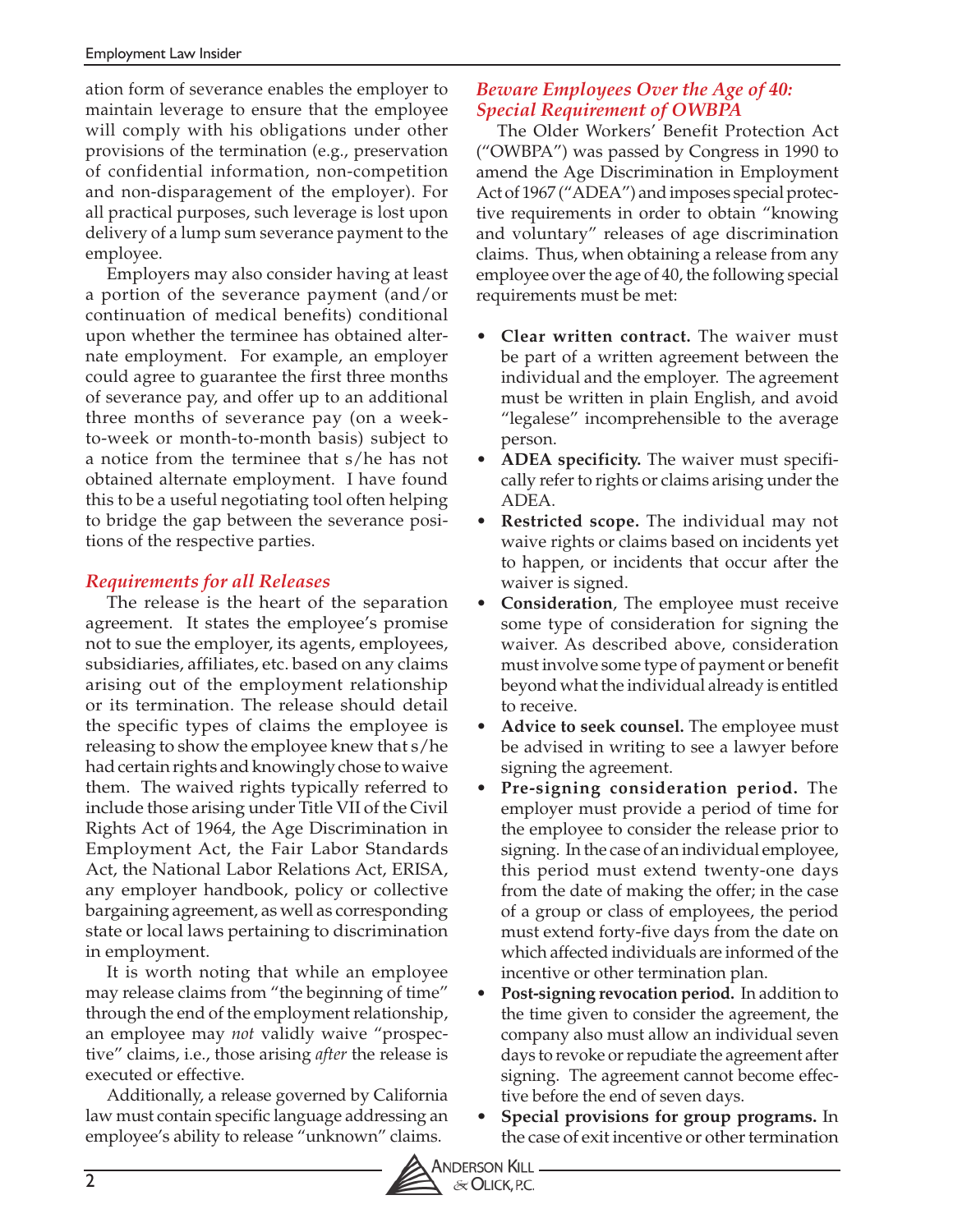programs offered to "groups" of employees, the employer must provide each employee with three pieces of information in writing: (i) the class, unit, or group of employees covered by the program, the eligibility requirements for the program, and any time limits for accepting or participating in the program; (ii) the job titles and ages of all individuals eligible or selected for the program; and (iii) the job titles and ages of all individuals in the same facility or unit who are not eligible or selected for the program.

While, in our experience, employers typically balk at providing this amount of information to employees in the context of a "group" lay-off, (which incidentally, is not defined in the statute) they run the risk of non-compliance with the requirements of OWBPA and, therefore, may not obtain valid releases in such settings.

# *Additional Standard Provisions*

- **Date of Termination.** The employee's last day of work must be clearly specified. In some cases, employees may be asked to leave work immediately, although they may remain on the payroll for a period of time. In other instances, employees may be given a period of notice prior to the actual termination date, or may be required to "remain available as needed," provide "consulting services," or "assist in the orderly transition of their duties" as a condition to receive severance pay.
- **Non-admission of liability clause.** Most releases contain a clause in which the employer specifically recites that it is not conceding liability in any way by entering into the agreement.
- **Statement of non-coercion.** This statement asserts that the employee knowingly and voluntarily agreed to the release. Releases are not effective if the employee who signs the release can argue that he or she was coerced into signing the release or did not know what he or she was signing.
- **Non-disparagement clause.** Employers typically want to require that the terminated employee will not disparage or demean the Company, its reputation, products or management. As noted above, providing the severance payment in the form of salary

continuation over a period of time gives the employer additional leverage to enforce this type of clause.

• **No re-employment clause.** When an employer enters into a termination agreement and agrees to provide severance, it usually wants to be certain it has "seen the last of" the employee. As a result, it is a good idea to include a provision whereby the terminated employee agrees not to apply for, seek or accept future employment with the employer, its successors or assigns.

# *Additional Miscellaneous Provision*

- a requirement that the employee return all company property and pay any outstanding loans;
- a description of the extent to which the employee will have future access to Company premises;
- an agreement to preserve the confidentiality of trade secrets and not to take away documents or lists belonging to the employer. If the terminated employee has previously signed a non-compete or other restrictive covenant, that agreement should be expressly incorporated by reference into the termination agreement;
- a statement that the signed form represents the "entire agreement," of the parties, so that the employee cannot claim to have been promised rights or benefits under additional or prior oral agreements.

# *Conclusion*

A tightly drafted Employment Termination and Release Agreement is an excellent, costeffective way for an employer to avoid liability arising from employee lay-offs and other separations. We have vast experience negotiating and drafting such agreements and stand ready to help your organization avoid the hidden (and expensive) minefields of the employment termination process.



**Bennett Pine** is a Shareholder in the New York office of Anderson Kill & Olick, P.C. and Co-Chair of Anderson Kill's Employment and Labor Law Department. Mr. Pine's practice includes counselling and representing management in all aspects of labor and employment law. Mr. Pine can be reached at (212) 278-1288 or bpine@andersonkill.com.